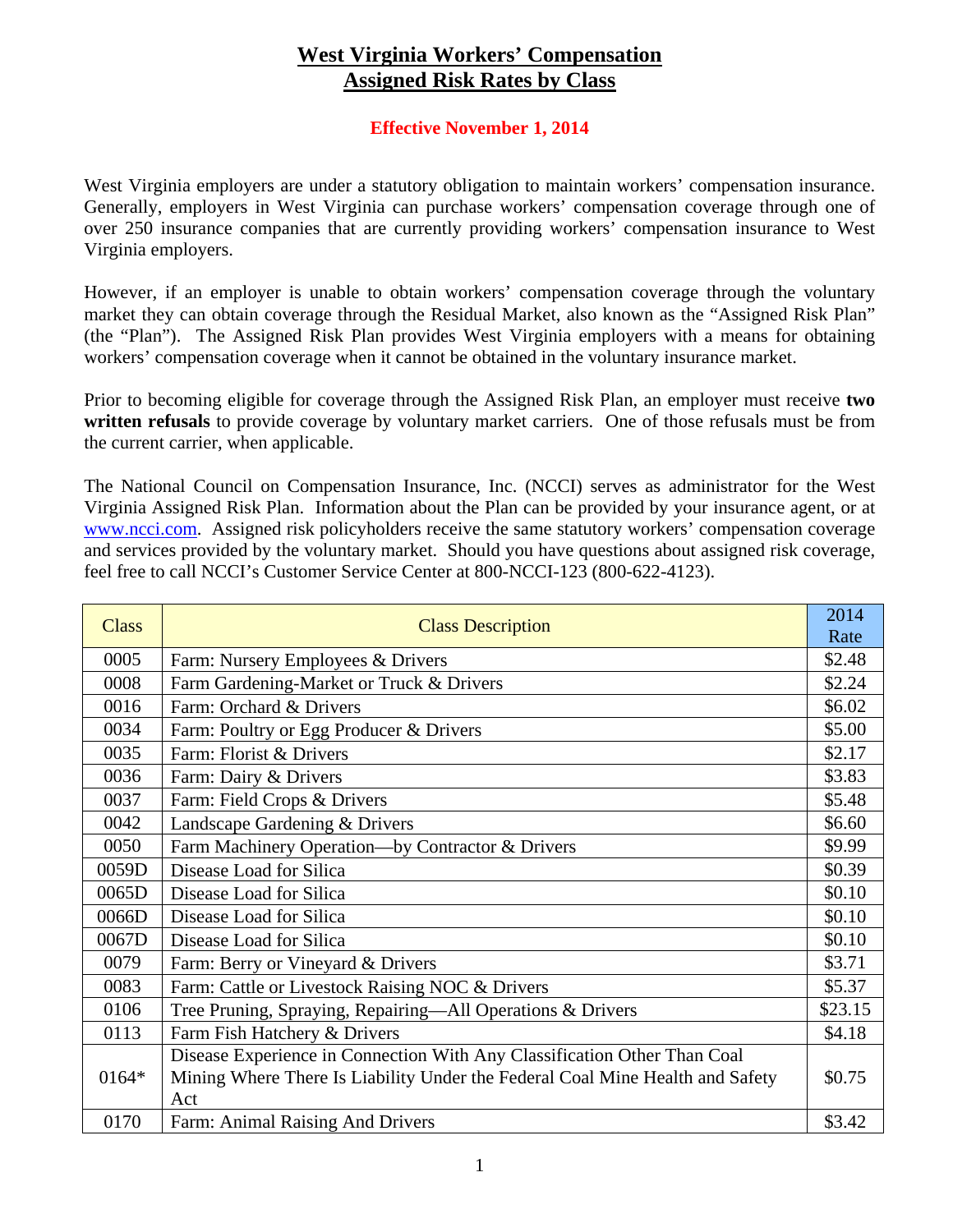| <b>Class</b> | <b>Class Description</b>                                                                                                        | 2014                        |
|--------------|---------------------------------------------------------------------------------------------------------------------------------|-----------------------------|
|              |                                                                                                                                 | Rate                        |
| 0251         | <b>Irrigation Works Operation And Drivers</b>                                                                                   | \$4.28                      |
| 0400         | <b>Cotton Compressing And Drivers</b>                                                                                           | \$6.94                      |
| 0401         | <b>Cotton Gin Operation And Local Managers, Drivers</b>                                                                         | \$9.49                      |
| 0771N        | Non-ratable code for 4771                                                                                                       | \$0.55                      |
| 0908P        | Domestic Workers-Residences-Part-time                                                                                           | \$193.0<br>$\boldsymbol{0}$ |
| 0913P        | Domestic Workers-Residences-Full time                                                                                           | \$370.0<br>$\overline{0}$   |
| 0917         | Residential Cleaning Services by Contractor-Inside                                                                              | \$4.12                      |
| 1005*        | Coal Mining - Surface & Drivers                                                                                                 | \$7.62                      |
| $1016X*$     | Coal Mining - NOC                                                                                                               | \$23.22                     |
| 1164D        | Mining NOC - Not Coal - Underground - & Drivers                                                                                 | \$4.75                      |
| 1165D        | Mining NOC - Not Coal - Surface - & Drivers                                                                                     | \$4.40                      |
| 1320         | Oil or Gas Lease Operator - All Operations & Drivers                                                                            | \$3.88                      |
| 1322         | Oil or Gas Well: Cleaning or Swabbing of Old Wells Having Previously Produced<br>Gas or Oil-by Contractor-No Drilling & Drivers | \$7.98                      |
| 1430         | Smelting, Sintering or Refining - Lead - & Drivers                                                                              | \$6.29                      |
| 1438         | Smelting, Sintering or Refining - Metals - Not Iron or Lead - NOC & Drivers                                                     | \$6.57                      |
| 1452         | Ore Milling & Drivers                                                                                                           | \$4.48                      |
| 1463         | Coal Billet or Briquette Mfg & Drivers                                                                                          | \$14.18                     |
| 1472         | Distillation - Wood - & Drivers                                                                                                 | \$3.65                      |
| 1624D        | Quarry NOC & Drivers                                                                                                            | \$5.11                      |
| 1642         | Lime Mfg                                                                                                                        | \$3.41                      |
| 1654         | Quarry-Cement Rock-Surface-And Drivers                                                                                          | \$9.42                      |
| 1655         | Lime Mfg - Quarry - Surface - & Drivers                                                                                         | \$5.21                      |
| 1699         | Rock Wool Mfg.                                                                                                                  | \$3.52                      |
| 1701         | Cement Mfg                                                                                                                      | \$6.05                      |
| 1710D        | Stone Crushing & Drivers                                                                                                        | \$7.18                      |
| 1741D        | Flint or Spar Grinding & Drivers                                                                                                | \$3.42                      |
| 1747         | Emery Works & Drivers                                                                                                           | \$2.74                      |
| 1748         | Abrasive Wheel Mfg. And Drivers                                                                                                 | \$4.43                      |
| 1803D        | Stone Cutting or Polishing NOC & Drivers                                                                                        | \$6.20                      |
| 1852D        | <b>Asbestos Goods Mfg</b>                                                                                                       | \$2.89                      |
| 1853         | Mica Goods Mfg. And Mica Preparing                                                                                              | \$1.74                      |
| 1860         | <b>Abrasive Paper or Cloth Preparation</b>                                                                                      | \$2.32                      |
| 1924         | Wire Drawing Or Cable Mfg.-Not Iron Or Steel                                                                                    | \$2.12                      |
| 1925         | Die Casting Mfg.                                                                                                                | \$3.39                      |
| 2002         | Macaroni Mfg                                                                                                                    | \$2.85                      |
| 2003         | Bakery & Drivers, Route Supervisors                                                                                             | \$3.84                      |
| 2014         | Grain or Feed Milling                                                                                                           | \$4.17                      |
| 2016         | Breakfast Food Mfg.                                                                                                             | \$2.51                      |
| 2021         | <b>Sugar Refining</b>                                                                                                           | \$3.63                      |
| 2039         | Ice-Cream Mfg. & Drivers                                                                                                        | \$3.16                      |
| 2041         | Candy, Chocolate, and Confection Mfg.                                                                                           | \$3.73                      |
| 2065         | Milk Products Mfg NOC                                                                                                           | \$3.83                      |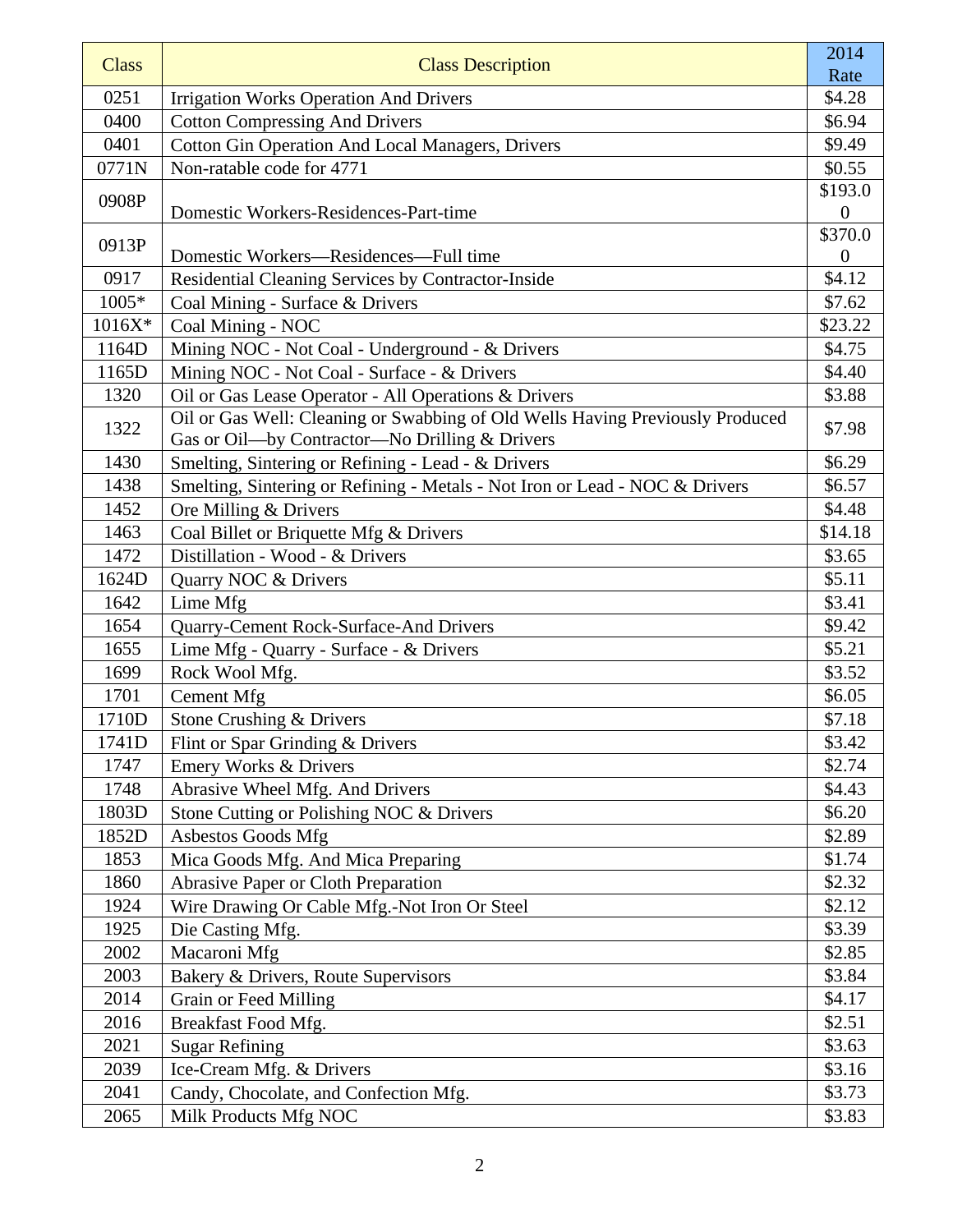| <b>Class</b> | <b>Class Description</b>                                             | 2014             |
|--------------|----------------------------------------------------------------------|------------------|
| 2070         |                                                                      | Rate             |
| 2081         | Creamery or Dairy & Route Supervisors, Drivers                       | \$5.95<br>\$3.68 |
| 2089         | <b>Butchering</b>                                                    | \$3.88           |
| 2095         | Packing House - All Operations<br><b>Meat Products Mfg NOC</b>       | \$4.33           |
| 2105         |                                                                      | \$4.04           |
| 2110         | <b>Fruit Packing</b>                                                 | \$2.63           |
| 2111         | Pickle Mfg.<br><b>Cannery NOC</b>                                    | \$2.63           |
| 2112         | Fruit Evaporating or Preserving                                      | \$3.94           |
| 2114         | <b>Oyster Processing</b>                                             | \$2.06           |
| 2121         | Brewery And Drivers.                                                 | \$1.67           |
| 2130         | Spirituous Liquor Distillery                                         | \$2.68           |
| 2131         | <b>Spirituous Liquor Bottling</b>                                    | \$2.94           |
| 2143         | Fruit Juice Mfg. & Drivers                                           | \$3.42           |
| 2157         | Bottling NOC & Route Supervisors, Drivers                            | \$7.85           |
| 2172         | Cigarette Mfg                                                        | \$1.88           |
| 2174         | Tobacco Rehandling Or Warehousing                                    | \$3.41           |
| 2211         | Cotton Batting, Wadding or Waste Mfg.                                | \$8.90           |
| 2220         | Yarn or Thread Mfg - Cotton                                          | \$2.19           |
| 2286         | Wool Spinning And Weaving                                            | \$1.78           |
| 2288         | Felting Mfg                                                          | \$4.17           |
| 2300         | Plush Or Velvet Mfg                                                  | \$2.50           |
| 2302         | Silk Thread or Yarn Mfg                                              | \$2.48           |
| 2305         | Textile Fiber Mfg - Synthetic                                        | \$2.19           |
| 2361         | Hosiery Mfg.                                                         | \$2.04           |
| 2362         | Knit Goods Mfg NOC                                                   | \$1.49           |
| 2380         | Webbing Mfg.                                                         | \$2.94           |
| 2386         | Lace Mfg                                                             | \$1.38           |
| 2388         | Embroidery Mfg.                                                      | \$1.80           |
| 2402         | Carpet or Rug Mfg NOC                                                | \$2.45           |
| 2413         | Textile - Bleaching, Dyeing, Mercerizing, Finishing                  | \$2.09           |
| 2416         | Yarn Dyeing Or Finishing                                             | \$2.16           |
| 2417         | Cloth Printing.                                                      | \$1.52           |
| 2501         | Cloth, Canvas and Related Products Mfg. NOC                          | \$2.17           |
| 2503         | Dressmaking or Tailoring - Custom Exclusively                        | \$1.30           |
| 2534         | Feather Or Flower Mfg.-Artificial                                    | \$2.76           |
| 2570         | Mattress or Box Spring Mfg.                                          | \$3.73           |
| 2585         | Laundry NOC & Route Supervisors, Drivers                             | \$3.16           |
| 2586         | Cleaning Or Dyeing And Route Supervisors, Drivers                    | \$2.76           |
| 2587         | Towel or Toilet Supply Co. & Route Supervisors, Drivers              | \$5.17           |
| 2589         | Laundry and Dry Cleaning Store - Retail & Route Supervisors, Drivers | \$2.08           |
| 2600         | Fur Processing-Preparing Skins                                       | \$2.76           |
| 2623         | Tanning                                                              | \$6.55           |
| 2651         | Shoe Stock Mfg.                                                      | \$1.93           |
| 2660         | Boot or Shoe Mfg. NOC                                                | \$2.82           |
| 2670         | Glove Mfg.-Leather Or Textile                                        | \$1.82           |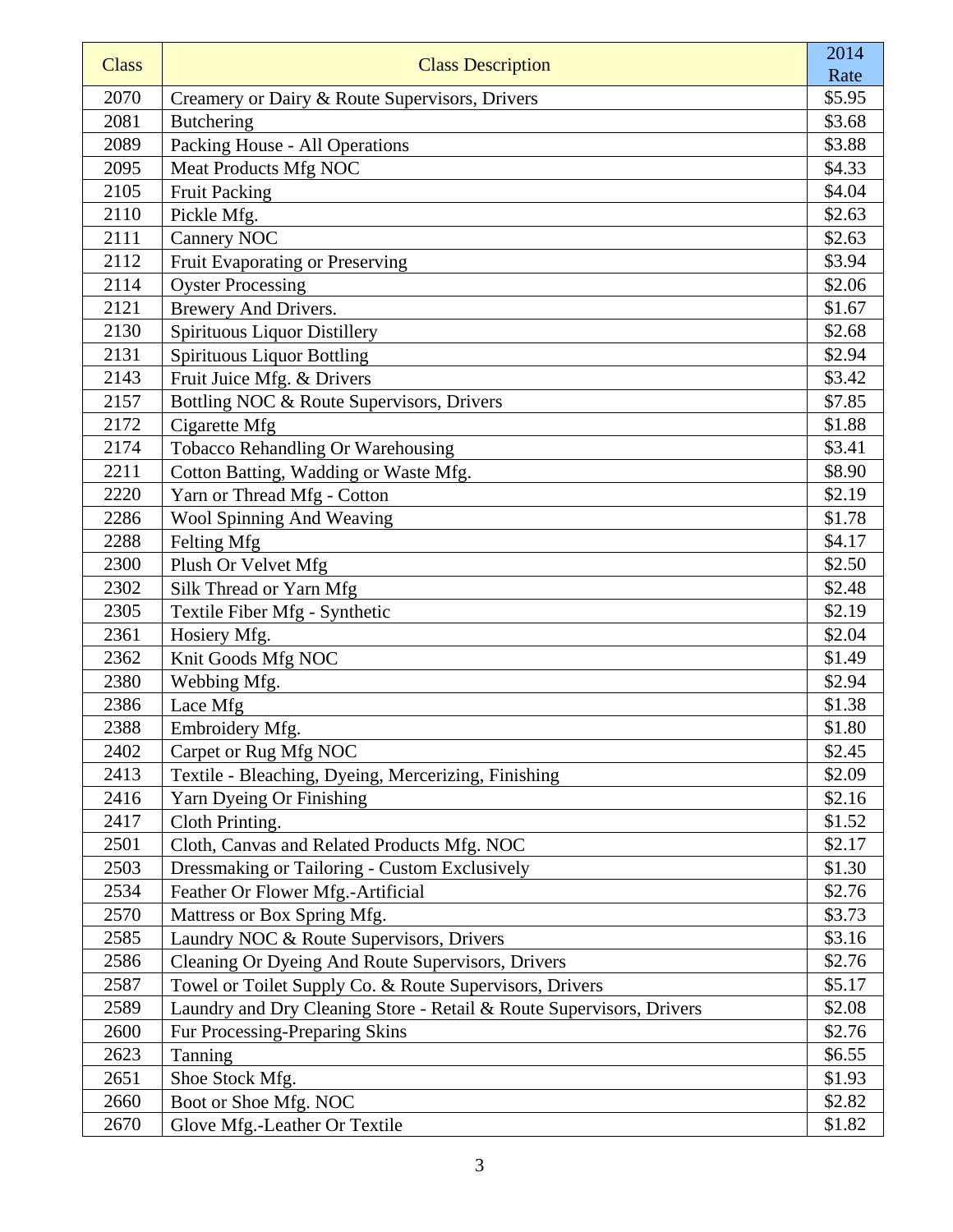| <b>Class</b> | <b>Class Description</b>                                                                                    | 2014    |
|--------------|-------------------------------------------------------------------------------------------------------------|---------|
|              |                                                                                                             | Rate    |
| 2683         | Luggage Mfg                                                                                                 | \$1.77  |
| 2688         | Leather Goods Mfg NOC                                                                                       | \$2.89  |
| 2701         | Logging or Tree Removal-Log Hauling & Drivers                                                               | \$10.01 |
| 2702         | Logging or Tree Removal -Non Mechanized Operations                                                          | \$41.05 |
| 2709         | Logging or Tree Removal: Mechanized Equipment Operators                                                     | \$16.33 |
| 2710         | Sawmill                                                                                                     | \$9.72  |
| 2714         | Veneer Mfg                                                                                                  | \$4.06  |
| 2731         | Planing or Molding Mill                                                                                     | \$3.02  |
| 2735         | Barrel Stock Mfg.-Wood                                                                                      | \$4.41  |
| 2759         | Pallet, Box or Box Shook Mfg. Wooden                                                                        | \$6.08  |
| 2790         | <b>Pattern Making NOC</b>                                                                                   | \$1.77  |
| 2797         | Manufactured, Modular, Or Prefabricated Home Manufacturing-Shop Work-All<br><b>Operations &amp; Drivers</b> | \$4.93  |
| 2799         | Manufactured, Modular, Or Prefabricated Home Setup, Hookup, Or Installation At<br><b>Building Site</b>      | \$3.97  |
| 2802         | Carpentry - Shop Only - & Drivers                                                                           | \$5.74  |
| 2835         | <b>Brush or Broom Assembly</b>                                                                              | \$2.98  |
| 2836         | Brush Or Broom Mfg. NOC                                                                                     | \$2.81  |
| 2841         | Woodenware Manufacturing NOC                                                                                | \$3.76  |
| 2881         | Furniture Assembly - Wood - From Manufactured Parts                                                         | \$2.69  |
| 2883         | Furniture Mfg - Wood - NOC                                                                                  | \$3.16  |
| 2913         | Rattan, Willow Or Twisted Fiber Products Mfg                                                                | \$3.41  |
| 2915         | <b>Veneer Products Mfg</b>                                                                                  | \$2.95  |
| 2916         | Veneer Products Mfg - No Veneer Mfg                                                                         | \$3.81  |
| 2923         | Musical Instruments Mfg - Wood NOC                                                                          | \$2.37  |
| 2942         | Pencil, Penholder or Crayon Mfg.                                                                            | \$2.53  |
| 2960         | Wood Preserving & Drivers                                                                                   | \$5.69  |
| 3004         | Iron or Steel: Manufacturing: Steelmaking - & Drivers                                                       | \$4.25  |
| 3018         | Iron or Steel: Manufacturing: Rolling Mill & Drivers                                                        | \$4.41  |
| 3022         | Pipe or Tube Mfg NOC & Drivers                                                                              | \$3.93  |
| 3027         | Rolling Mill NOC & Drivers                                                                                  | \$2.81  |
| 3028         | Pipe or Tube Mfg - Iron or Steel - & Drivers                                                                | \$4.17  |
| 3030         | Iron or Steel: Fabrication: Ironworks or Steelworks—Shop—Structural & Drivers                               | \$6.47  |
| 3040         | Iron or Steel: Fabrication: Iron Works - Shop - Ornamental - & Drivers                                      | \$5.73  |
| 3041         | Iron or Steel: Fabrication: Iron Works - Shop - Decorative or Artistic - Foundries,<br>Drivers              | \$5.06  |
| 3042         | Elevator Or Escalator Mfg.                                                                                  | \$5.37  |
| 3064         | <b>Sign Manufacturing Metal</b>                                                                             | \$4.17  |
| 3076         | Sheet Metal Products Mfg - Shop                                                                             | \$3.63  |
| 3081D        | Foundry - Ferrous - NOC                                                                                     | \$6.04  |
| 3082D        | <b>Foundry Steel Castings</b>                                                                               | \$5.56  |
| 3085D        | Foundry - Nonferrous                                                                                        | \$3.79  |
| 3110         | Forging Work - Drop or Machine                                                                              | \$5.61  |
| 3111         | Blacksmith                                                                                                  | \$2.66  |
| 3113         | Tool Mfg - Not Drop or Machine Forged - NOC                                                                 | \$2.08  |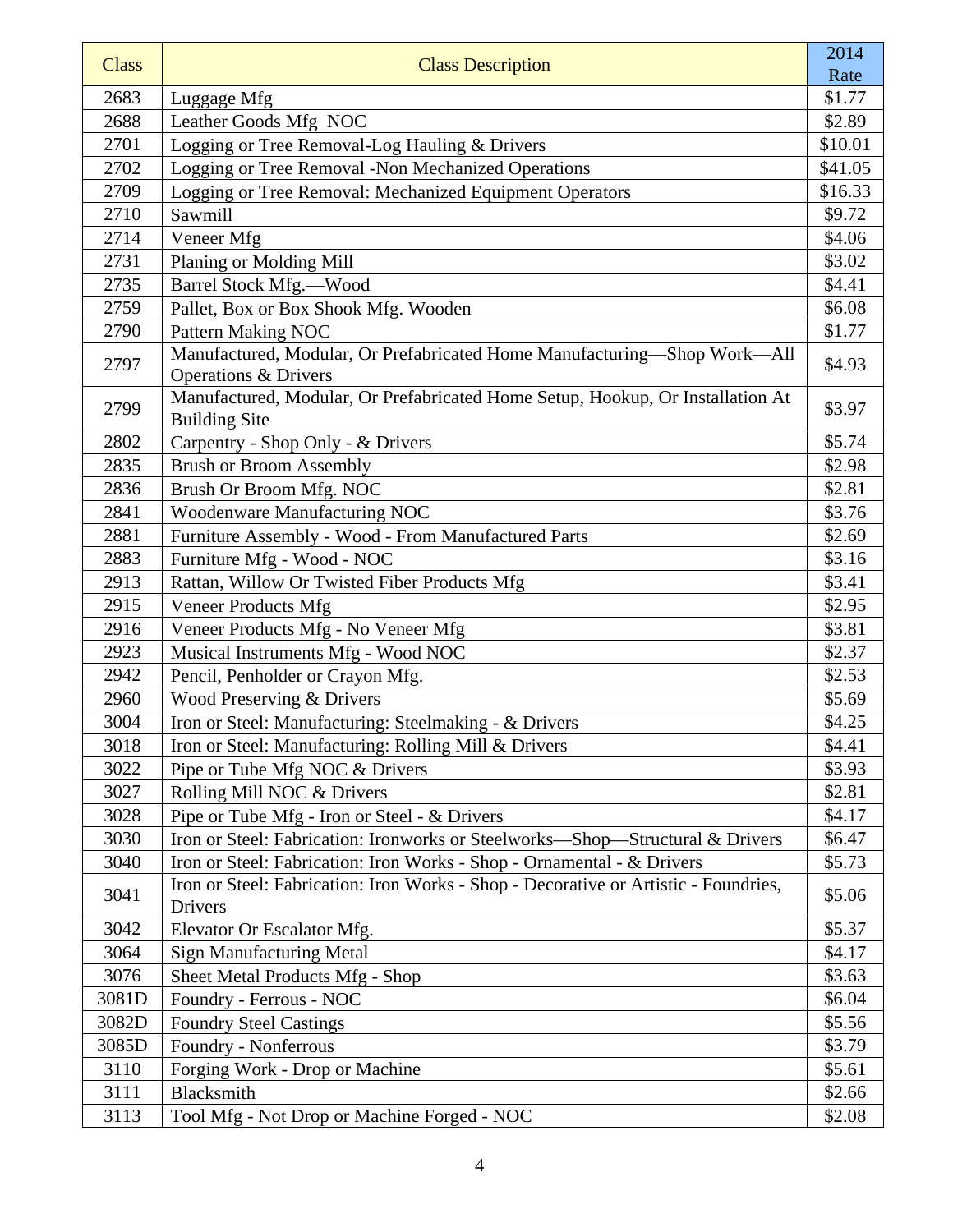| <b>Class</b> | <b>Class Description</b>                                                     | 2014<br>Rate     |
|--------------|------------------------------------------------------------------------------|------------------|
| 3114         | Tool Mfg - Drop or Machine Forged - NOC: Machining or Finishing of Tools or  | \$2.64           |
|              | Die Making Operations                                                        |                  |
| 3118         | Saw Mfg.                                                                     | \$1.96           |
| 3119         | Needle Mfg                                                                   | \$1.14           |
| 3122         | Cutlery Mfg NOC                                                              | \$1.90           |
| 3126         | Tool Mfg - Agricultural, Construction, Logging, Mining, Oil or Artesian Well | \$2.11           |
| 3131         | <b>Button Or Fastener Mfg.-Metal</b>                                         | \$2.53           |
| 3132         | Nut or Bolt Mfg.                                                             | \$2.82           |
| 3145         | Screw Mfg.                                                                   | \$2.68           |
| 3146         | Hardware Mfg. NOC                                                            | \$2.38           |
| 3169         | Stove Mfg.                                                                   | \$2.98           |
| 3175D        | Radiator or Heater Mfg.                                                      | \$3.87           |
| 3179         | <b>Electrical Apparatus Mfg NOC</b>                                          | \$2.04           |
| 3180         | Electric Or Gas Lighting Fixtures Mfg                                        | \$2.53           |
| 3188         | Plumbing Supplies Mfg, NOC                                                   | \$1.85           |
| 3220         | Can Mfg                                                                      | \$1.48           |
| 3223         | Lamp Or Portable Lantern Mfg                                                 | \$3.55           |
| 3224         | Enamel or Agate Ware Mfg.                                                    | \$2.79           |
| 3227         | Aluminum Ware Mfg.                                                           | \$2.76           |
| 3240         | Wire Rope or Cable Mfg.-Iron or Steel                                        | \$3.37           |
| 3241         | Wire Drawing-Iron Or Steel.                                                  | \$3.45           |
| 3255         | Wire Cloth Mfg                                                               | \$2.03           |
| 3257         | Wire Goods Mfg. NOC                                                          | \$3.33           |
| 3270         | Eyelet Mfg.                                                                  | \$3.31           |
| 3300         | Bed Spring or Wire Mattress Mfg.                                             | \$4.38           |
| 3303         | Spring Mfg.                                                                  | \$4.46           |
| 3307         | Heat-Treating-Metal                                                          | \$3.15           |
| 3315         | <b>Brass or Copper Goods Mfg</b>                                             | \$3.62           |
| 3334         | Tin Foil Mfg.                                                                | \$3.54           |
| 3336         | Type Foundry                                                                 | \$3.70           |
| 3365         | Welding or Cutting NOC & Drivers                                             | \$6.70           |
| 3372         | Electroplating                                                               | \$5.37           |
| 3373         | Galvanizing or Tinning - Not Electrolytic                                    | \$4.56           |
| 3383         | Jewelry Mfg.                                                                 | \$1.23           |
| 3385         | Watch Mfg                                                                    | \$0.96           |
| 3400<br>3507 | Metal Stamped Goods Mfg NOC                                                  | \$3.42<br>\$4.41 |
|              | <b>Construction or Agricultural Machinery Mfg</b>                            |                  |
| 3515<br>3548 | Textile Machinery Mfg.                                                       | \$2.14<br>\$1.74 |
| 3559         | Printing Or Bookbinding Machine Mfg<br>Confection Machine Mfg.               | \$3.78           |
| 3574         | Computing, Recording or Office Machine Mfg, NOC                              | \$1.77           |
| 3581         | Fuel Injection Device Mfg                                                    | \$1.35           |
| 3612         | Pump Mfg.                                                                    | \$3.49           |
| 3620         | Boiler making                                                                | \$3.67           |
| 3629         | Precision Machined Parts Mfg. NOC                                            | \$1.61           |
|              |                                                                              |                  |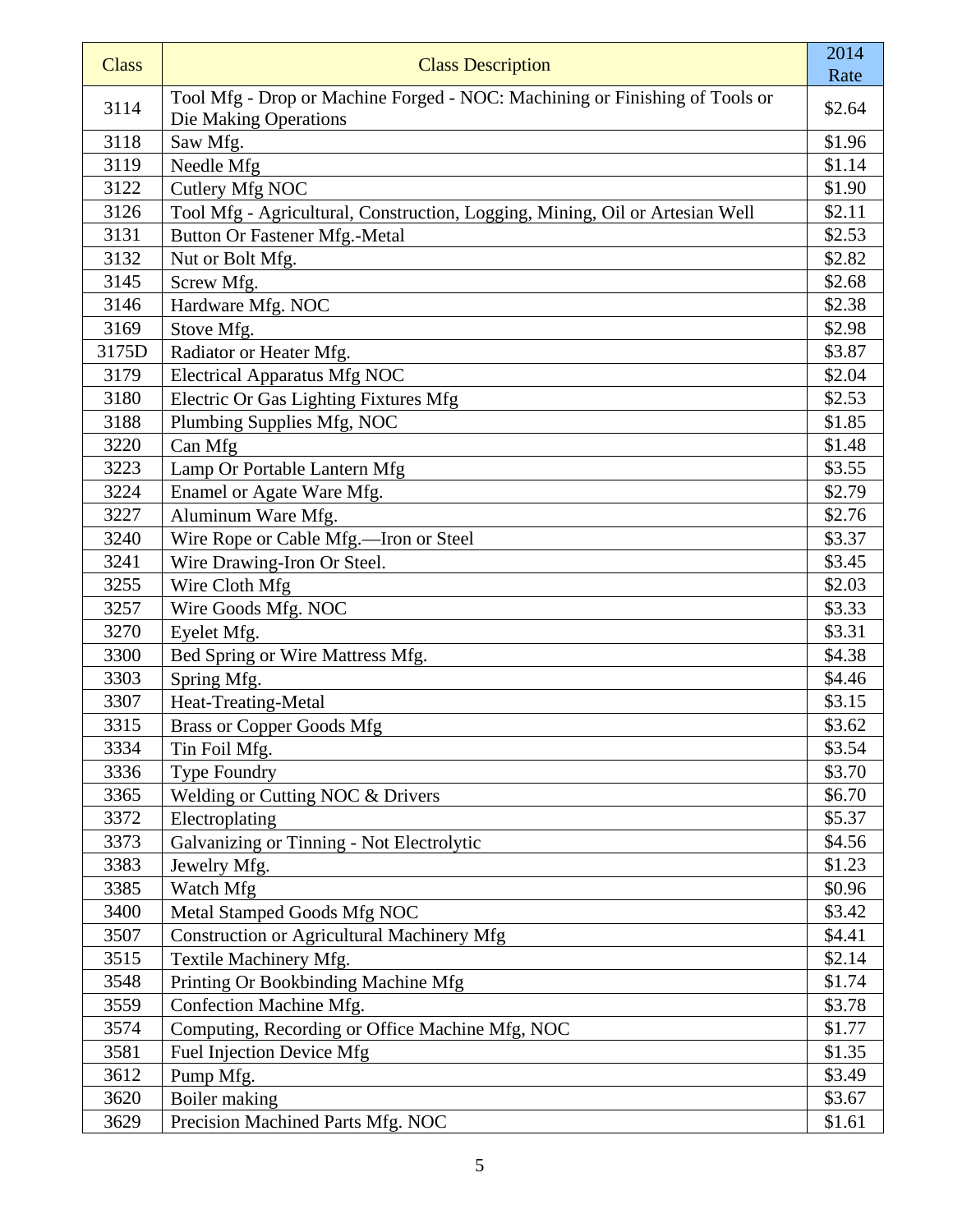| <b>Class</b> | <b>Class Description</b>                                         | 2014   |
|--------------|------------------------------------------------------------------|--------|
|              |                                                                  | Rate   |
| 3632         | Machine Shop NOC                                                 | \$3.70 |
| 3634         | Valve Mfg                                                        | \$2.22 |
| 3635         | Gear Mfg or Grinding                                             | \$2.66 |
| 3638         | <b>Ball Or Roller Bearing Mfg</b>                                | \$1.75 |
| 3642         | Battery Mfg. - Dry                                               | \$1.39 |
| 3643         | Electric Power or Transmission Equipment Mfg.                    | \$2.30 |
| 3647         | <b>Battery Mfg - Storage</b>                                     | \$2.56 |
| 3648         | Automotive Lighting, Ignition, or Starting Apparatus Mfg. NOC    | \$1.41 |
| 3681         | Television, Radio, Telephone or Telecommunication Device Mfg NOC | \$0.89 |
| 3685         | Instrument Mfg, NOC                                              | \$1.28 |
| 3719         | Oil Still Erection Or Repair                                     | \$1.56 |
| 3724         | Machinery or Equipment Erection or Repair NOC & Drivers          | \$5.58 |
| 3726         | Boiler Installation or Repair - Steam                            | \$4.40 |
| 3803         | Automobile Wheel Mfg.-Metal-Not Cast                             | \$2.98 |
| 3807         | <b>Automobile Radiator Mfg</b>                                   | \$2.29 |
| 3808         | Automobile Mfg or Assembly                                       | \$4.43 |
| 3821         | Automobile Recycling & Drivers                                   | \$5.03 |
| 3822         | Automobile, Bus, Truck or Trailer Body Mfg: Die Pressed Steel    | \$5.64 |
| 3824         | Automobile, Bus, Truck or Trailer Body Mfg: NOC                  | \$5.21 |
| 3826         | Aircraft Engine Mfg.                                             | \$0.76 |
| 3827         | Automobile Engine Mfg.                                           | \$2.29 |
| 3830         | Airplane Mfg.                                                    | \$2.03 |
| 3851         | Motorcycle Mfg. Or Assembly                                      | \$4.12 |
| 3865         | Baby Carriage Mfg.                                               | \$1.88 |
| 3881         | Car Mfg. - Railroad - & Drivers                                  | \$5.63 |
| 4000         | Sand or Gravel Digging & Drivers                                 | \$4.64 |
| 4021         | Brick or Clay Products Mfg. NOC & Drivers                        | \$3.99 |
| 4024D        | Refractory Products Mfg & Drivers                                | \$2.79 |
| 4034         | Concrete Products Mfg & Drivers                                  | \$5.21 |
| 4036         | Plasterboard or Plaster Block Mfg. & Drivers                     | \$1.82 |
| 4038         | Plaster Statuary or Ornament Mfg.                                | \$2.66 |
| 4053         | Pottery Mfg.: China or Tableware                                 | \$2.56 |
| 4061         | Pottery Mfg. Earthenware-Glazed or Porcelain-Hand Molded or Cast | \$5.34 |
| 4062         | Pottery Mfg: Porcelain Ware-Mechanical Press Forming             | \$2.12 |
| 4101         | Glass Mfg - & Drivers                                            | \$3.73 |
| 4109         | Integrated Circuit Mfg.                                          | \$0.79 |
| 4110         | Electric Bulb Mfg.                                               | \$1.36 |
| 4111         | Glassware Mfg. - No Automatic Blowing Machines                   | \$3.83 |
| 4113         | Glass Mfg. - Cut                                                 | \$1.61 |
| 4114         | Glassware Mfg NOC                                                | \$4.25 |
| 4130         | <b>Glass Merchant</b>                                            | \$4.07 |
| 4131         | Mirror Mfg.                                                      | \$2.95 |
| 4133         | Cathedral or Art Glass Window Mfg.                               | \$3.15 |
| 4149         | Optical Goods Mfg. NOC                                           | \$0.76 |
| 4206         | Pulp Mfg - Ground Wood Process                                   | \$3.21 |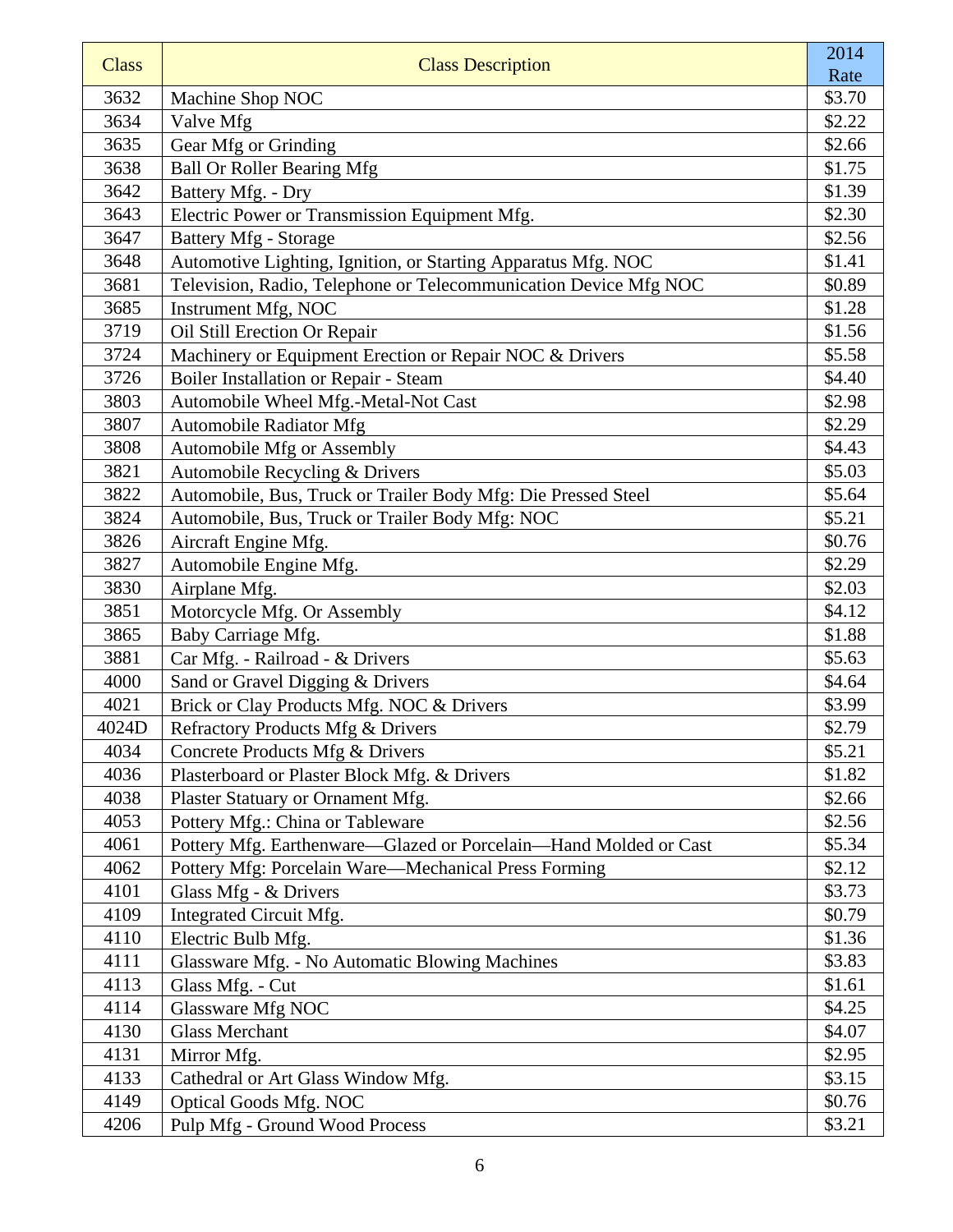| <b>Class</b> | <b>Class Description</b>                                                                          | 2014   |
|--------------|---------------------------------------------------------------------------------------------------|--------|
|              |                                                                                                   | Rate   |
| 4207         | <b>Pulp Mfg - Chemical Process</b>                                                                | \$1.41 |
| 4239         | Paper Mfg                                                                                         | \$2.50 |
| 4240         | Box Mfg. - Set-Up Paper                                                                           | \$2.48 |
| 4243         | Box Mfg. - Folding Paper - NOC                                                                    | \$2.61 |
| 4244         | Corrugated or Fiberboard Container Mfg.                                                           | \$2.97 |
| 4250         | Paper Coating                                                                                     | \$2.30 |
| 4251         | Stationery Mfg.                                                                                   | \$3.37 |
| 4263         | Fiber Goods Mfg                                                                                   | \$3.02 |
| 4273         | Bag Mfg - Plastic or Paper                                                                        | \$2.58 |
| 4279         | Paper Goods Mfg NOC                                                                               | \$2.48 |
| 4282         | Dress Pattern Mfg.-Paper                                                                          | \$2.27 |
| 4283         | Building or Roofing Paper or Felt Preparation - No Installation                                   | \$2.34 |
| 4299         | Printing                                                                                          | \$2.16 |
| 4304         | Newspaper Publishing                                                                              | \$3.96 |
| 4307         | Bookbinding                                                                                       | \$1.83 |
| 4351         | Photoengraving                                                                                    | \$1.05 |
| 4352         | Engraving                                                                                         | \$1.46 |
| 4360         | Motion Picture: Development Of Negatives, Printing And All Subsequent                             | \$1.04 |
|              | Operations                                                                                        |        |
| 4361         | Photographer - All Employees & Clerical, Salespersons, Drivers                                    | \$0.94 |
| 4410         | Rubber Goods Mfg NOC                                                                              | \$4.46 |
| 4420         | Rubber Tire Mfg                                                                                   | \$4.43 |
| 4431         | Magnetic And Optical Recording Media Mfg                                                          | \$1.59 |
| 4432         | Pen Mfg                                                                                           | \$1.67 |
| 4439         | Lacquer or Spirit Varnish Mfg.                                                                    | \$2.11 |
| 4452         | Plastics Mfg - Fabricated Products NOC                                                            | \$3.03 |
| 4459         | Plastics Mfg Sheets, Rods, or Tubes                                                               | \$2.32 |
| 4470         | Cable Mfg.-Insulated Electrical                                                                   | \$2.55 |
| 4484         | Plastics Manufacturing: Molded Products NOC                                                       | \$2.12 |
| 4493         | Fabric Coating or Impregnating NOC                                                                | \$2.50 |
| 4511         | <b>Analytical Chemist</b>                                                                         | \$0.75 |
| 4557         | Ink Mfg.                                                                                          | \$1.93 |
| 4558         | Paint Mfg                                                                                         | \$1.82 |
| 4565X        | Carbon Manufacturing - WV State Special                                                           | \$1.69 |
| 4568         | Salt, Borax or Potash Producing or Refining & Drivers                                             | \$2.66 |
| 4581         | Phosphate Works And Drivers                                                                       | \$1.15 |
| 4583         | Fertilizer Mfg & Drivers                                                                          | \$5.86 |
| 4611         | Drug, Medicine or Pharmaceutical Preparation, Compounding or Blending - No<br>Mfg. Of Ingredients | \$1.01 |
| 4635         | Oxygen or Hydrogen Mfg & Drivers                                                                  | \$2.32 |
| 4653         | Glue Mfg & Drivers                                                                                | \$2.11 |
| 4665         | Rendering Works NOC & Drivers                                                                     | \$8.21 |
| 4670         | Cottonseed Oil Mfg.-Mechanical And Drivers                                                        | \$6.47 |
| 4683         | Oil Mfg. - Vegetable - NOC                                                                        | \$3.24 |
| 4686         | Oil Mfg.-Vegetable-Solvent Extraction Process                                                     | \$2.45 |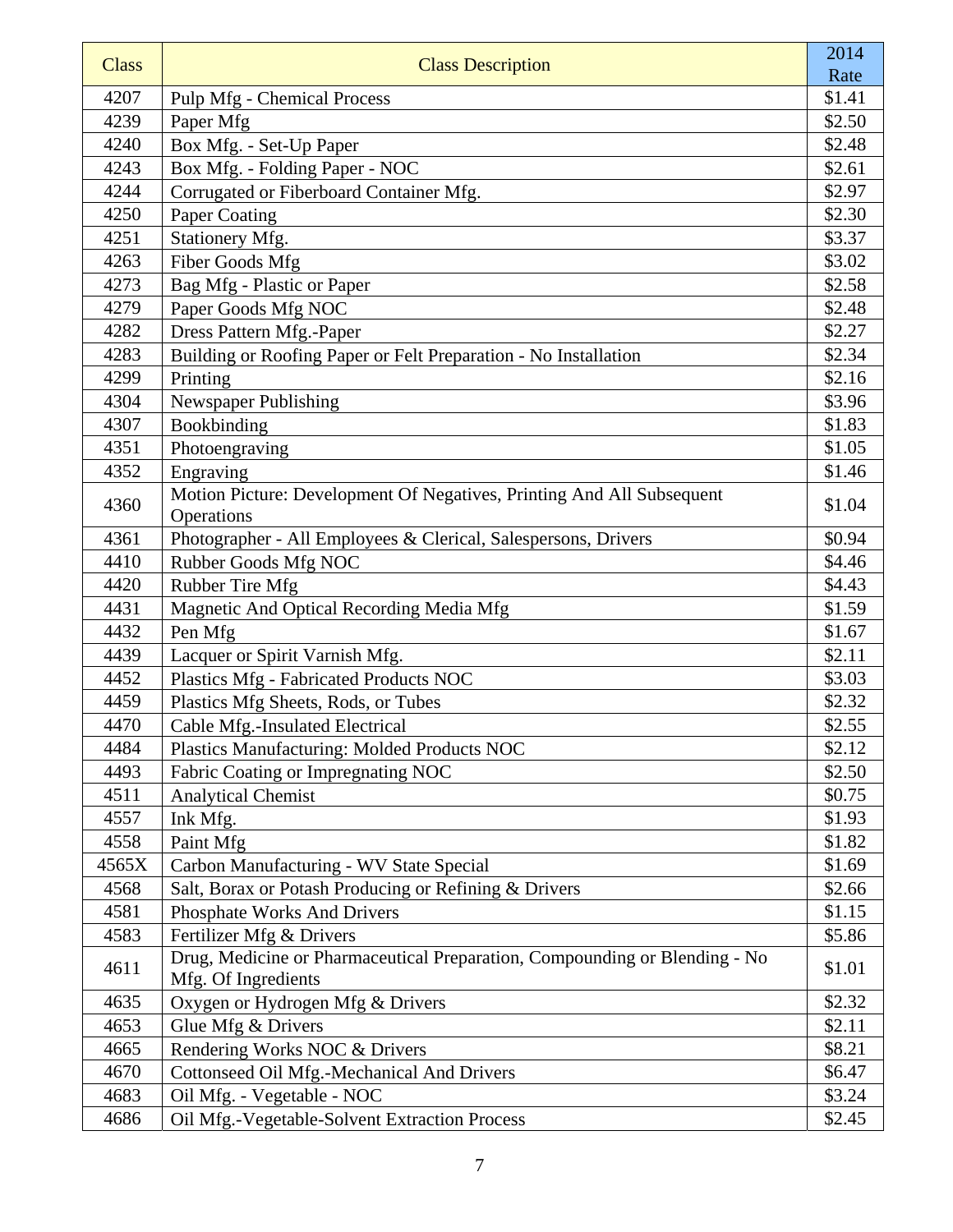| <b>Class</b> | <b>Class Description</b>                                                                       | 2014           |
|--------------|------------------------------------------------------------------------------------------------|----------------|
| 4692         | <b>Dental Laboratory</b>                                                                       | Rate<br>\$0.52 |
| 4693         | Pharmaceutical or Surgical Goods Mfg. NOC                                                      | \$0.81         |
| 4703         | Corn Products Mfg                                                                              | \$2.60         |
| 4717         | <b>Butter Substitute Mfg</b>                                                                   | \$2.45         |
| 4720         | Soap or Synthetic Detergent Mfg.                                                               | \$1.90         |
| 4740         | Oil Refining - Petroleum - & Drivers                                                           | \$1.17         |
| 4741         | Asphalt or Tar Distilling or Refining & Drivers                                                | \$1.75         |
| 4751         | Synthetic Rubber Mfg                                                                           | \$2.64         |
| 4771N        | Explosives or Ammunition Mfg: NOC & Drivers                                                    | \$3.08         |
| 4777         | Explosives Distributors & Drivers                                                              | \$7.95         |
| 4825         | Drug, Medicine or Pharmaceutical Preparation Mfg. - Includes Mfg. Of Ingredients               | \$0.92         |
| 4828         | Chemical Blending or Mixing NOC - All Operations and Drivers                                   | \$1.85         |
| 4829         | Chemical Manufacturing NOC - All Operations & Drivers-INCLUDES<br><b>BLENDING OR MIXING</b>    | \$1.12         |
| 4902         | Sporting Goods Mfg. NOC                                                                        | \$2.76         |
| 4923         |                                                                                                | \$1.35         |
| 5020         | Photographic Supplies Mfg.<br>Ceiling Installation - Suspended Acoustical Grid Type            | \$5.47         |
| 5022         | <b>Masonry NOC</b>                                                                             | \$9.76         |
| 5037         | Painting: Metal Structures - Over Two Stories in Height - & Drivers                            | \$21.93        |
| 5040         | Iron or Steel: Erection - Frame Structures                                                     | \$12.26        |
| 5057         | Iron or Steel: Erection NOC                                                                    | \$6.03         |
| 5059         | Iron or Steel: Erection - Frame Structures Not Over Two Stories in Height                      | \$19.14        |
| 5069         | Iron or Steel: Erection - Construction of Dwellings not over two Stories in Height             | \$25.82        |
| 5102         | Door, Door Frame or Sash Erection - Metal or Metal Covered                                     | \$6.33         |
| 5146         | Furniture or Fixtures Installation - Portable - NOC                                            | \$4.40         |
| 5160         | <b>Elevator Erection or Repair</b>                                                             | \$2.74         |
| 5183         | Plumbing NOC & Drivers                                                                         | \$2.24         |
| 5188         | Automatic Sprinkler Installation & Drivers                                                     | \$2.85         |
| 5190         | Electrical Wiring - Within Buildings & Drivers                                                 | \$2.58         |
| 5191         | Office Machine Installation, Inspection, Adjustment or Repair                                  | \$1.14         |
| 5192         | Vending or Coin Operated Machines - Installation, Service or Repair &<br>Salespersons, Drivers | \$3.16         |
| 5213         | <b>Concrete Construction NOC</b>                                                               | \$7.41         |
| 5215         | Concrete Work - Incidental to the Construction of Private Residence                            | \$5.43         |
| 5221         | Concrete or Cement Work - Floors, Driveways, Yards or Sidewalks & Drivers                      | \$3.63         |
| 5222         | Concrete Construction in Connection with Bridges or Culverts                                   | \$9.41         |
| 5223         | Swimming Pool Construction - Not Iron or Steel - & Drivers                                     | \$4.56         |
| 5348         | Ceramic Tile, Indoor Stone, Marble, or Mosaic Work                                             | \$4.28         |
| 5402         | Hothouse Erection-All Operations                                                               | \$4.25         |
| 5403         | Carpentry NOC.                                                                                 | \$7.79         |
| 5437         | Carpentry - Installation of Cabinet Work or Interior Trim                                      | \$4.40         |
| 5443         | Lathing & Drivers                                                                              | \$4.36         |
| 5445         | Wallboard Installation within Buildings & Drivers                                              | \$4.70         |
| 5462         | Glazier - Away From Shop & Drivers                                                             | \$5.86         |
| 5472         | Asbestos Contractor - Pipe and Boiler Work Exclusively & Drivers                               | \$4.46         |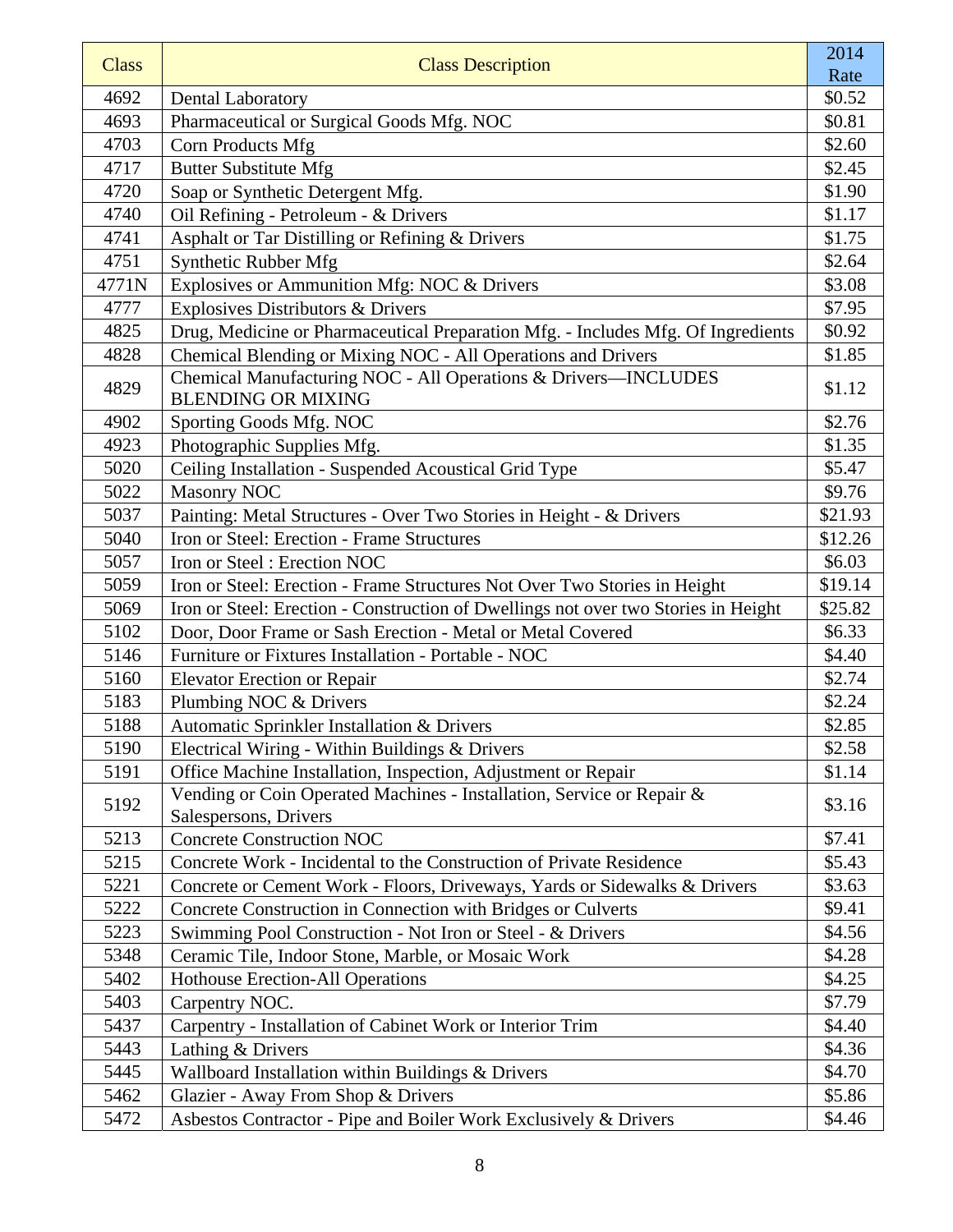| <b>Class</b> | <b>Class Description</b>                                                                                          | 2014    |
|--------------|-------------------------------------------------------------------------------------------------------------------|---------|
|              |                                                                                                                   | Rate    |
| 5473         | Asbestos Contractor - NOC & Drivers                                                                               | \$6.91  |
| 5474         | Painting or Paperhanging NOC & Shop Operations, Drivers                                                           | \$5.64  |
| 5478         | Floor Covering Installation-Resilient Flooring-Carpet and Laminate Flooring                                       | \$4.44  |
| 5479         | <b>Insulation Work NOC &amp; Drivers</b>                                                                          | \$6.15  |
| 5480         | Plastering NOC & Drivers                                                                                          | \$4.78  |
| 5491         | Paperhanging & Drivers                                                                                            | \$2.27  |
| 5506         | Street or Road Construction: Paving or Repaving & Drivers                                                         | \$10.83 |
| 5507         | Street or Road Construction: Subsurface Work & Drivers                                                            | \$3.80  |
| 5508D        | Telephone or Cable TV Line Installation - Contractors, Overhead & Drivers                                         | \$10.74 |
| 5535         | Awning Erection-Metal-Erection of Metal Awnings Exclusively & Drivers                                             | \$4.77  |
| 5537         | Heating, Ventilation, Air-Conditioning and Refrigeration Systems-Installation,<br>Service and Repair & Drivers    | \$4.77  |
| 5551         | Roofing - All Kinds & Drivers                                                                                     | \$16.43 |
| 5606         | Contractor-Project Manager, Construction Executive, Construction Manager or<br><b>Construction Superintendent</b> | \$1.18  |
| 5610         | <b>Cleaners-Debris Removal</b>                                                                                    | \$5.51  |
| 5645         | Carpentry - Detached One or Two Family Dwellings                                                                  | \$14.70 |
| 5703         | <b>Building Raising or Moving</b>                                                                                 | \$14.71 |
| 5705         | Salvage Operation-No Wrecking Or Any Structural Operations                                                        | \$10.88 |
| 5951         | Serum, Anti-Toxin Or Virus Mfg. And Drivers                                                                       | \$0.55  |
| 6003         | Pile Driving                                                                                                      | \$7.82  |
| 6005         | Jetty or Breakwater Construction - All Operations to Completion & Drivers                                         | \$4.46  |
| 6017         | Dam or Lock Construction: Concrete Work - All Operations                                                          | \$7.35  |
| 6018         | Dam or Lock Construction: Earth Moving or Placing - All Operations & Drivers                                      | \$2.90  |
| 6045         | Levee Construction-All Operations To Completion And Drivers                                                       | \$3.94  |
| 6204         | Drilling NOC & Drivers                                                                                            | \$8.82  |
| 6206         | Oil Or Gas Well: Cementing And Drivers                                                                            | \$4.12  |
| 6213         | Oil or Gas Well: Specialty Tool Operation NOC - By Contractor - All Employees<br>& Drivers                        | \$2.98  |
| 6214         | Oil Or Gas Well: Perforating Of Casing-All Employees And Drivers                                                  | \$4.06  |
| 6216         | Oil or Gas Lease Work NOC-by Contractor & Drivers                                                                 | \$6.55  |
| 6217         | <b>Excavation &amp; Drivers</b>                                                                                   | \$5.37  |
| 6229         | Irrigation or Drainage System Construction & Drivers                                                              | \$4.36  |
| 6233         | Oil or Gas Pipeline construction & Drivers                                                                        | \$3.97  |
| 6235         | Oil or Gas Well: Drilling or Redrilling & Drivers                                                                 | \$13.93 |
| 6236         | Oil or Gas Well: Installation or Recovery of Casing & Drivers                                                     | \$9.25  |
| 6237         | Oil or Gas Well: Instrument Logging or Survey Work & Drivers                                                      | \$1.72  |
| 6251D        | Tunneling - Not Pneumatic - All Operations                                                                        | \$5.72  |
| 6252D        | <b>Shaft Sinking - All Operations</b>                                                                             | \$8.09  |
| 6260D        | Tunneling - Pneumatic - All Operations                                                                            | \$7.65  |
| 6306         | Sewer Construction - All Operations & Drivers                                                                     | \$4.22  |
| 6319         | Gas Main or Connection Construction & Drivers                                                                     | \$3.03  |
| 6325         | Conduit Construction - For Cables or Wires - & Drivers                                                            | \$7.46  |
| 6400         | <b>Fence Erection - Metal</b>                                                                                     | \$6.29  |
| 6503         | Potato Chip, Popcorn & Snack Chip Mfg. NOC                                                                        | \$2.66  |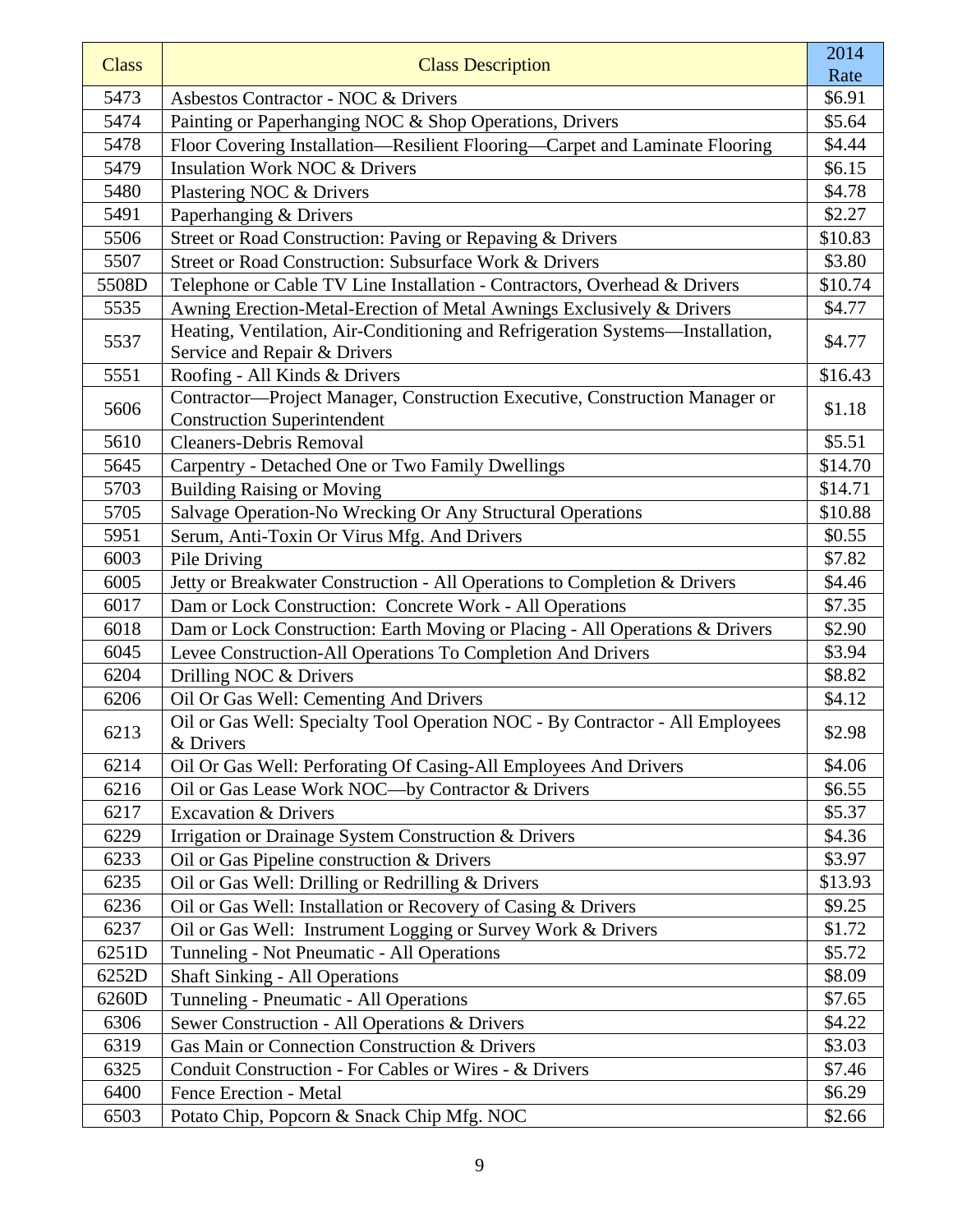| <b>Class</b>  | <b>Class Description</b>                                                                                            | 2014    |
|---------------|---------------------------------------------------------------------------------------------------------------------|---------|
|               |                                                                                                                     | Rate    |
| 6504<br>6702M | Food Sundries Mfg NOC<br>Railroad Construction-All Operations Including Clerical, Salespersons And                  | \$3.65  |
| $\ast$        | Drivers-Program I                                                                                                   | \$8.18  |
| 6703M         | Railroad Construction-All Operations Including Clerical, Salespersons And                                           |         |
| $\ast$        | Drivers-Program II                                                                                                  | \$15.33 |
| 6704M         | Railroad Construction-All Operations Including Clerical, Salespersons And                                           |         |
| $\ast$        | Drivers-Program II State Act                                                                                        | \$9.10  |
| 6801F         | Boatbuilding-Wood-NOC And Drivers.                                                                                  | \$6.01  |
| 6811          | Boatbuilding-Wood-NOC And Drivers                                                                                   | \$5.53  |
| 6824F         | <b>Boatbuilding Or Repair And Drivers</b>                                                                           | \$13.04 |
| 6826F         | <b>Marina And Drivers</b>                                                                                           | \$8.84  |
| 6834          | Boatbuilding or Repair & Drivers - Coverage Under State Act Only                                                    | \$3.41  |
| 6836          | Marina & Drivers - Coverage Under State Act Only                                                                    | \$3.57  |
| 6843F         | Shipbuilding-Iron Or Steel-NOC And Drivers                                                                          | \$17.32 |
| 6845F         | Shipbuilding-Naval And Drivers                                                                                      | \$14.35 |
| 6854          | Shipbuilding-Iron Or Steel-NOC And Drivers                                                                          | \$3.70  |
| 6872F         | Ship Repair Conversion-All Operations And Drivers                                                                   | \$15.68 |
| 6874F         | Painting: Ship Hulls                                                                                                | \$28.15 |
| 6882          | Ship Repair Conversion-All Operations & Drivers. Coverage Under State Act<br>Only                                   | \$3.99  |
| 6884          | Painting Ship Hulls: Coverage Under State Act Only                                                                  | \$8.13  |
| 7016M         | Vessels NOC - Coverage Under Admiralty Law: Program I                                                               | \$3.34  |
| 7024M         | Vessels NOC - Coverage Under Admiralty Law: Program II - State Act Benefits                                         | \$3.72  |
| 7038M         | Boat Livery - Boat Under 15 Tons - Program I                                                                        | \$5.31  |
| 7046M         | Vessels-Not Self-Propelled-Program I                                                                                | \$8.08  |
| 7047M         | Vessels-NOC                                                                                                         | \$6.27  |
| 7050M         | Boat Livery-Boats Under 15 Tons                                                                                     | \$9.94  |
| 7090M         | Boat Livery - Boat Under 15 Tons - Program II State Act Benefits                                                    | \$5.89  |
| 7098M         | Vessels-Not Self-Propelled-Program II                                                                               | \$8.98  |
| 7099M         | Vessels-Not Self-Propelled-Program II                                                                               | \$15.15 |
| 7133          | Railroad Operation, NOC All Employees & Drivers                                                                     | \$3.93  |
| 7151M         | Railroad Operation-All Employees Including Drivers-Program I                                                        | \$5.07  |
| 7152M         | Railroad Operation-All Employees Including Drivers-Program II                                                       | \$9.49  |
| 7153M         | Railroad Operation-All Employees Including Drivers-Program II                                                       | \$5.63  |
| 7222          | Trucking: Oil Field Equipment-All Employees And Drivers                                                             | \$6.96  |
| 7228          | Trucking Local Hauling Only—All Employees & Drivers                                                                 | \$7.04  |
| 7229          | Trucking Long Distance Hauling-All Employees & Drivers                                                              | \$6.26  |
| 7230          | Trucking Parcel or Package Delivery-All Employees & Drivers                                                         | \$6.78  |
| 7231          | Mail, Parcel, or Package Delivery and Courier or Messenger Service Companies-<br>All Employees & Drivers            | \$8.58  |
| 7232          | Trucking: Mail, Parcel or Package Delivery - Under Contract with the US Postal<br>Service - All Employees & Drivers | \$6.49  |
| 7309F         | Stevedoring: NOC                                                                                                    | \$20.04 |
| 7313F         | Coal Dock Operation And Stevedoring                                                                                 | \$5.86  |
| 7317F         | Stevedoring: By Hand Or Hand Trucks Exclusively                                                                     | \$13.56 |
| 7327F         | <b>Stevedoring: Containerized Freight And Drivers</b>                                                               | \$23.88 |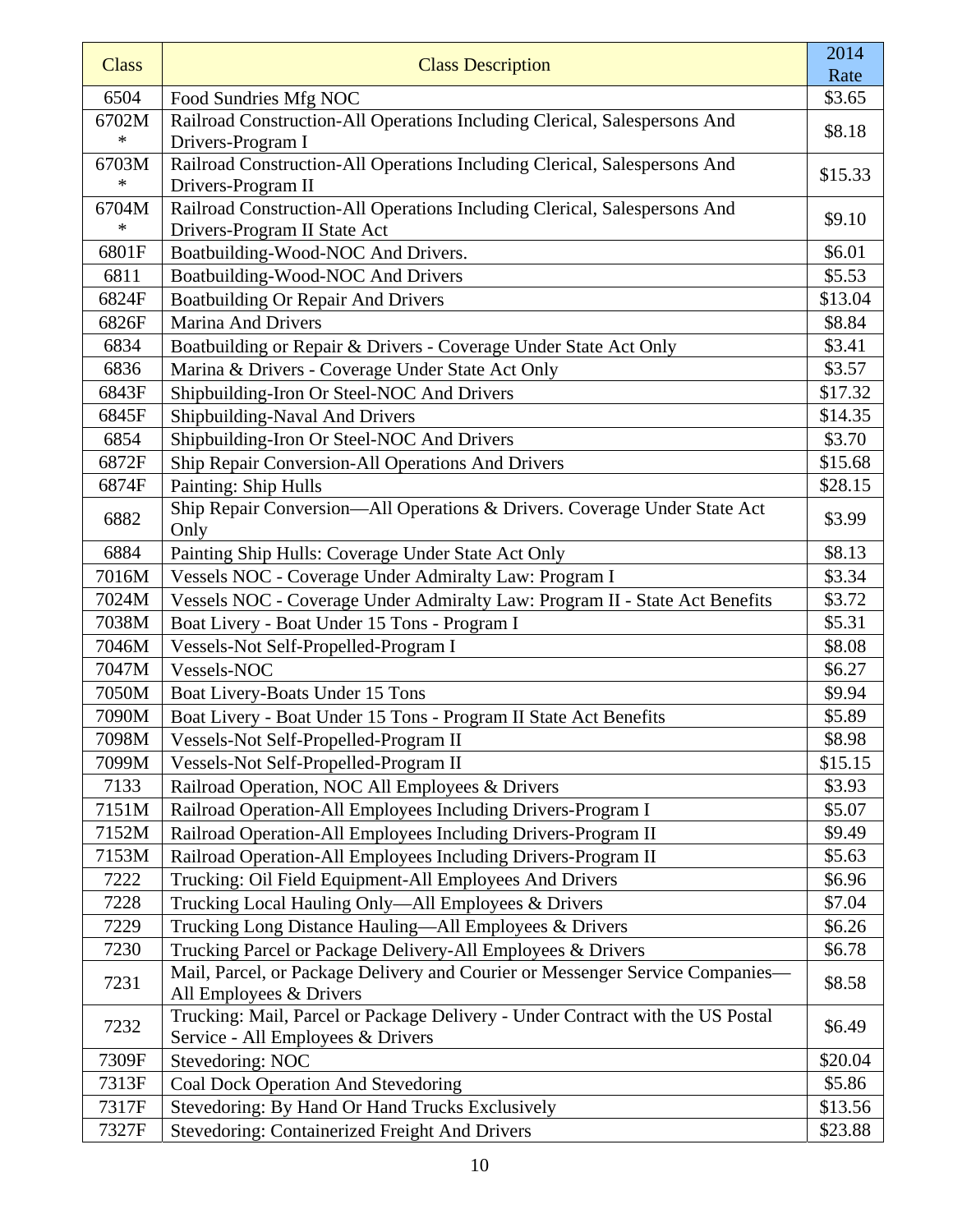| <b>Class</b> | <b>Class Description</b>                                                                                                           | 2014           |
|--------------|------------------------------------------------------------------------------------------------------------------------------------|----------------|
| 7333M        | Dredging - All Types - Coverage Under Admiralty Law: Program I                                                                     | Rate<br>\$4.41 |
|              | Dredging - All Types - Coverage Under Admiralty Law: Program II - State Act                                                        |                |
| 7335M        | <b>Benefits</b>                                                                                                                    | \$4.89         |
| 7337M        | Dredging-All Types                                                                                                                 | \$8.25         |
| 7350F        | Freight Handling NOC                                                                                                               | \$19.71        |
| 7360         | Freight Handling NOC - Coverage Under State Act Only                                                                               | \$5.09         |
| 7370         | Taxicab Co.: All Other Employees & Drivers                                                                                         | \$6.21         |
| 7380         | Drivers, Chauffeurs, Messengers, and Their Helpers NOC - Commercial                                                                | \$3.86         |
| 7382         | Bus Co.: All Other Employees & Drivers                                                                                             | \$4.01         |
| 7390         | Beer or Ale Dealer - Wholesale & Drivers                                                                                           | \$5.61         |
| 7394M        | Diving - Marine - Coverage Under Admiralty Law: Program I                                                                          | \$5.96         |
| 7395M        | Diving - Marine - Coverage Under Admiralty Law: Program II - State Act Benefits                                                    | \$6.62         |
| 7398M        | Diving-Marine-Program II                                                                                                           | \$11.17        |
| 7402         | Aviation-Air Traffic Controllers Under Contract with the FAA                                                                       | \$0.23         |
| 7403         | Aviation—All Other Employees & Drivers                                                                                             | \$3.47         |
| 7405N        | Aviation-Air Carrier-Scheduled, Commuter, or Supplemental-Flying Crew                                                              | \$1.07         |
| 7420         | Aviation—Stunt Flying, Racing, or Parachute Jumping—Flying Crew                                                                    | \$11.69        |
| 7421         | Aviation-Transportation of Personnel in Conduct of Employer's Business-<br><b>Flying Crew</b>                                      | \$2.19         |
| 7422         | Aviation-NOC-Other Than Helicopters-Flying Crew                                                                                    | \$2.29         |
| 7425         | <b>Aviation-Helicopters-Flying Crew</b>                                                                                            | \$3.16         |
| 7431N        | Aviation—Air Charter or Air Taxi—Flying Crew                                                                                       | \$1.18         |
| 7445N        | Non-ratable code for 7405                                                                                                          | \$0.58         |
| 7453N        | Non-ratable code for 7431                                                                                                          | \$0.63         |
| 7502         | Gas Co - Natural Gas - Local Distribution & Drivers                                                                                | \$2.60         |
| 7515         | Oil or Gas Pipeline Operation & Drivers                                                                                            | \$2.16         |
| 7520         | <b>Waterworks Operation &amp; Drivers</b>                                                                                          | \$3.75         |
| 7538         | Electric Light or Power Line Construction & Drivers                                                                                | \$8.60         |
| 7539         | Electric Light or Power Co. NOC - All Employees & Drivers                                                                          | \$1.64         |
|              | Electric Light or Power Cooperative - REA Projects Only - All Employees &                                                          | \$3.94         |
| 7540         | Drivers                                                                                                                            |                |
| 7580         | Sewage Disposal Plant Operation & Drivers                                                                                          | \$3.62         |
| 7590         | Garbage Works                                                                                                                      | \$3.16         |
| 7600         | Telephone or Telegraph Co.: All Other Employees & Drivers                                                                          | \$3.13         |
| 7605         | Burglar Alarm Installation or Repair & Drivers                                                                                     | \$2.17         |
| 7610         | Radio or Television Broadcasting Station - all employees & Clerical, Drivers                                                       | \$0.47         |
| 7705         | Ambulance Service and EMS Providers & Drivers                                                                                      | \$8.87         |
| 7710         | Firefighters & Drivers                                                                                                             | \$3.49         |
| 7711X*       | Firefighters & Drivers-Volunteer                                                                                                   | \$13.74        |
| 7720         | Police Officers & Drivers                                                                                                          | \$3.42         |
| 7855         | Railroad Construction: Laying or Relaying of Tracks or Maintenance of Way by<br>Contractor-No Work on Elevated Railroads & Drivers | \$6.34         |
| 8001         | Store Florist & Drivers                                                                                                            | \$2.24         |
| 8002         | Automobile Rental Co.: All Other Employees & Counter Personnel, Drivers                                                            | \$2.45         |
| 8006         | Gasoline Station: Self Service and Convenience / Grocery - Retail                                                                  | \$1.67         |
| 8008         | Store: Clothing, Wearing Apparel or Dry Goods - Retail                                                                             | \$1.39         |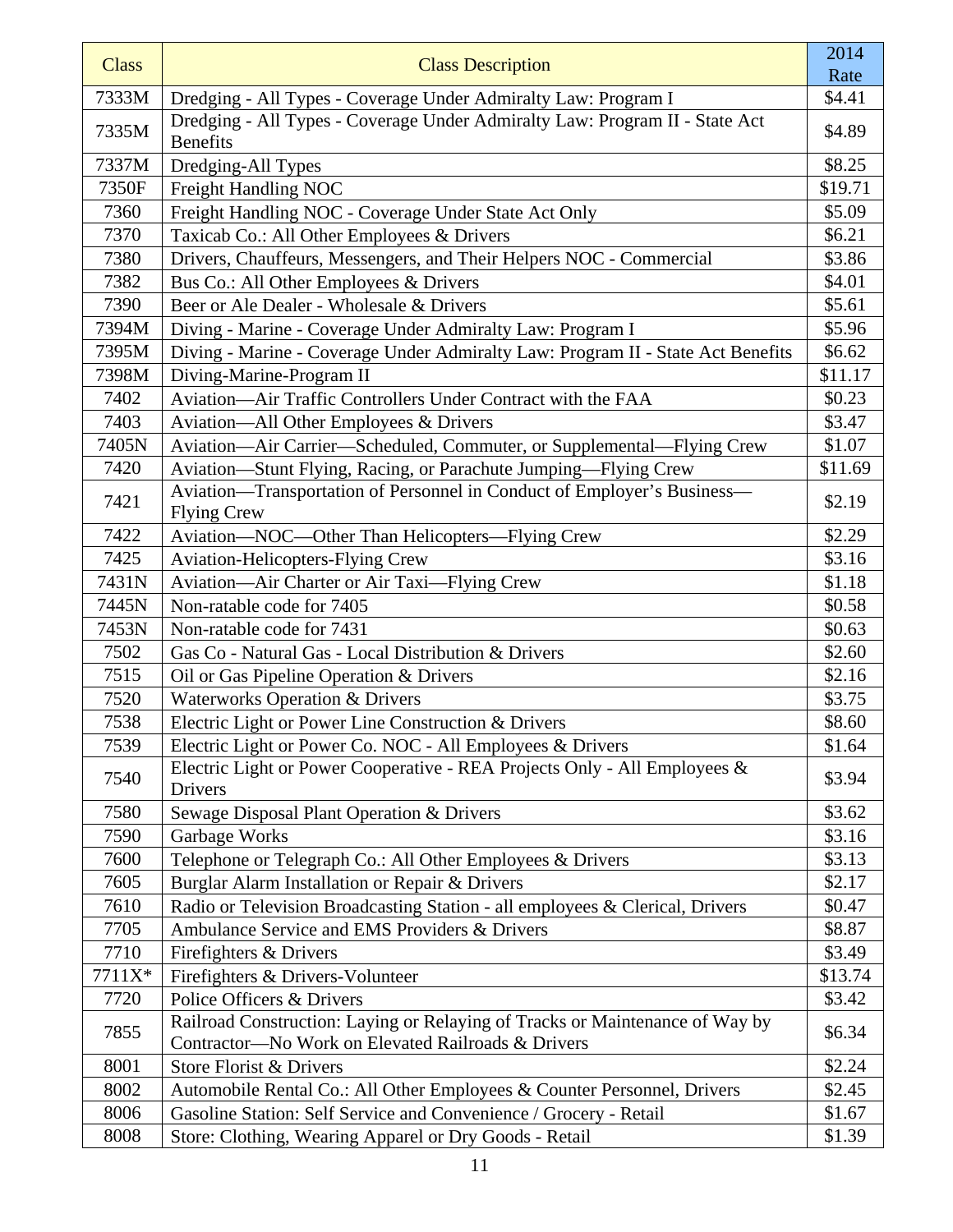| <b>Class</b> | <b>Class Description</b>                                                                         | 2014    |
|--------------|--------------------------------------------------------------------------------------------------|---------|
|              |                                                                                                  | Rate    |
| 8010         | Store: Hardware                                                                                  | \$2.68  |
| 8013         | Store: Jewelry                                                                                   | \$0.34  |
| 8015         | Quick Printing-Copying Or Duplicating Service-All Employees & Clerical,<br>Salespersons, Drivers | \$0.73  |
| 8017         | <b>Store: Retail NOC</b>                                                                         | \$1.10  |
| 8018         | <b>Store: Wholesale NOC</b>                                                                      | \$1.93  |
| 8021         | Store Meat, Fish or Poultry Dealer-Wholesale                                                     | \$2.87  |
| 8031         | Store: Meat, Fish or Poultry - Retail                                                            | \$2.64  |
| 8032         | Store Clothing, Wearing Apparel, or Dry Goods—Wholesale                                          | \$2.32  |
| 8033         | Store: Meat, Grocery and Provision Stores Combined - Retail NOC                                  | \$1.74  |
| 8037         | Store—Superstores And Warehouse Clubs                                                            | \$1.18  |
| 8039         | Store Department - Retail                                                                        | \$1.28  |
| 8044         | Store: Furniture & Drivers                                                                       | \$2.63  |
| 8045         | Store: Drug Retail                                                                               | \$0.81  |
| 8046         | Store: Automobile Parts and Accessories NOC & Drivers                                            | \$2.21  |
| 8047         | <b>Store Drug-Wholesale</b>                                                                      | \$1.33  |
| 8058         | Building Material Dealer - New Materials Only: Store Employees                                   | \$2.32  |
| 8072         | Store: Book, Record, Compact Disk, Software, Video or Audio Cassette Retail                      | \$0.84  |
| 8102         | <b>Seed Merchant</b>                                                                             | \$2.03  |
| 8103         | <b>Wool Merchant</b>                                                                             | \$3.36  |
| 8105         | <b>Store Hide or Leather Dealer</b>                                                              | \$3.16  |
| 8106         | Iron or Steel Merchant & Drivers                                                                 | \$4.87  |
| 8107         | Machinery Dealer NOC - Store or Yard - & Drivers                                                 | \$2.74  |
| 8111         | Plumbers' Supplies Dealer & Drivers                                                              | \$2.71  |
| 8116         | Farm Machinery Dealer - All Operations & Drivers                                                 | \$2.45  |
| 8203         | Ice Mfg. or Distribution & Drivers                                                               | \$6.96  |
| 8204         | Building Material Yard & Local Managers, Drivers                                                 | \$3.21  |
| 8209         | Vegetable Packing & Drivers                                                                      | \$4.57  |
| 8215         | Feed, Fertilizer, Hay or Grain Dealer & Local Managers, Drivers - No Mfg.                        | \$3.23  |
| 8227         | <b>Construction or Erection Permanent Yard</b>                                                   | \$7.53  |
| 8232         | Lumberyard New Materials Only: All Other Employees & Yard, Warehouse,<br>Drivers                 | \$5.76  |
| 8233         | Coal Merchant & Local Managers, Drivers                                                          | \$3.20  |
| 8235         | Sash, Door or Assembled Millwork Dealers & Drivers                                               | \$3.26  |
| 8263         | Junk Dealer & Drivers                                                                            | \$9.39  |
| 8264         | Bottle Dealer - Used & Drivers                                                                   | \$5.97  |
| 8265         | Iron or Steel Scrap Dealer & Drivers                                                             | \$6.81  |
| 8279         | Stable or Breeding Farm & Drivers                                                                | \$6.78  |
| 8288         | Livestock Dealer or Commission Merchant & Salespersons, Drivers                                  | \$5.74  |
| 8291         | Storage Warehouse - Cold                                                                         | \$3.57  |
| 8292         | Storage Warehouse - NOC                                                                          | \$3.37  |
| 8293         | Storage Warehouse - Furniture & Drivers                                                          | \$10.19 |
| 8304         | Grain Elevator Operation And Local Managers, Drivers                                             | \$5.74  |
| 8350         | Gasoline or Oil Dealer & Drivers                                                                 | \$4.66  |
| 8380         | Automobile Service or Repair Center & Drivers                                                    | \$3.39  |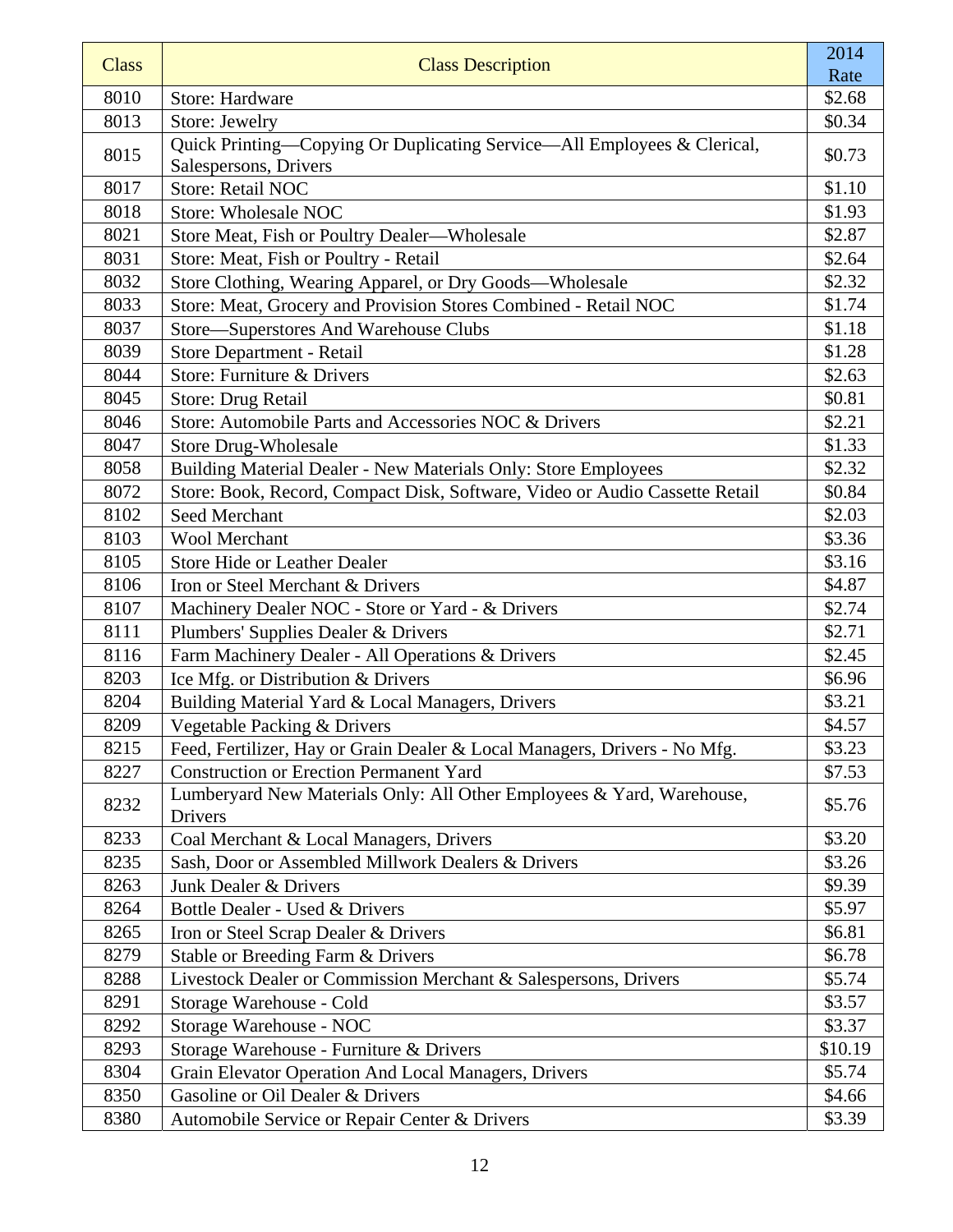| <b>Class</b> | <b>Class Description</b>                                                                                                        | 2014           |
|--------------|---------------------------------------------------------------------------------------------------------------------------------|----------------|
| 8381         | Gasoline Station Self-Service Only-Retail                                                                                       | Rate<br>\$1.95 |
| 8385         | <b>Bus Co Garage Employees</b>                                                                                                  | \$2.58         |
| 8392         | Automobile Storage Garage, Parking Lot or Parking Station, Valet Service,<br><b>Cashiers or Counter Personnel &amp; Drivers</b> | \$2.42         |
| 8393         | Automobile Body Repair                                                                                                          | \$2.09         |
| 8500         | Metal Scrap Dealer & Drivers                                                                                                    | \$8.50         |
| 8601         | Architect or Engineer - Consulting                                                                                              | \$0.68         |
| 8602         | Surveyors, Timber Cruisers, Oil or Gas Geologists or Scouts & Drivers                                                           | \$0.73         |
| 8603         | Architectural or Engineering Firm—Clerical                                                                                      | \$0.21         |
| 8606         | Geophysical Exploration - Seismic - All Employees & Drivers                                                                     | \$3.42         |
| 8709F        | Stevedoring: Talliers And Checking Clerks Engaged In Connection With Stevedore<br>Work                                          | \$6.75         |
| 8719         | Stevedoring: Talliers and Checking Clerks Engaged in Connection with Stevedore<br>Work - Coverage Under State Act Only          | \$3.10         |
| 8720         | Inspection of Risks for Insurance or Valuation Purposes NOC                                                                     | \$1.39         |
| 8721         | Real Estate Appraisal Company - Outside Employees                                                                               | \$0.34         |
| 8723         | <b>Insurance Companies--Including Clerical and Salespersons</b>                                                                 | \$0.24         |
| 8725         | Inventory Counters—Traveling—Including Salespersons & Clerical                                                                  | \$1.87         |
| 8726F        | Steamship Line Or Agency-Port Employees: Superintendents, Captains, Engineers,<br>Stewards Or Their Assistants, Pay Clerks      | \$5.10         |
| 8734M        | Salespersons, Collectors Or Messengers-Outside-Program II                                                                       | \$0.71         |
| 8737M        | Salespersons, Collectors Or Messengers-Outside-Program I                                                                        | \$0.62         |
| 8738M        | Salespersons, Collectors Or Messengers-Outside-Program II                                                                       | \$1.17         |
| 8742         | Salespersons or Collectors-Outside                                                                                              | \$0.49         |
| 8745         | News Agent or Distributor of Magazines or Other Periodicals - Not Retail Dealer -<br>& Salespersons, Drivers                    | \$5.24         |
| 8748         | <b>Automobile Salespersons</b>                                                                                                  | \$0.55         |
| 8755         | Labor Union - All Employees                                                                                                     | \$0.42         |
| 8799         | Mailing or Addressing Company or Letter Service Shop-Clerical Staff                                                             | \$0.58         |
| 8800         | Mailing or Addressing Company or Letter Service Shop                                                                            | \$1.23         |
| 8803         | Auditors, Accountant or Factory Cost or Office Systematizer - Traveling                                                         | \$0.10         |
| 8805M        | Clerical Office Employees-NOC-Program II                                                                                        | \$0.34         |
| 8810         | <b>Clerical Office Employees NOC</b>                                                                                            | \$0.24         |
| 8814M        | Clerical Office Employees-NOC-Program I                                                                                         | \$0.31         |
| 8815M        | Clerical Office Employees-NOC-Program II                                                                                        | \$0.59         |
| 8820         | Attorney - All Employees & Clerical, Messengers, Drivers                                                                        | \$0.18         |
| 8824         | <b>Retirement Living Centers Health Care Employees</b>                                                                          | \$3.70         |
| 8825         | Retirement Living Centers Food Service Employees                                                                                | \$2.29         |
| 8826         | Retirement Living Centers: All Other Employees, Salespersons & Drivers                                                          | \$2.43         |
| 8829         | <b>Convalescent or Nursing Home - All Employees</b>                                                                             | \$3.60         |
| 8831         | Hospital - Veterinary & Drivers                                                                                                 | \$1.38         |
| 8832         | Physician & Clerical                                                                                                            | \$0.31         |
| 8833         | Hospital - Professional Employees                                                                                               | \$0.94         |
| 8835         | Home, Public, and Traveling Healthcare—All Employees                                                                            | \$2.79         |
| 8842         | Mental Health Group Care Homes-All Employees And Drivers                                                                        | \$2.55         |
| 8855         | Banks and Trust Companies--All Employees, Salespersons, Drivers & Clerical                                                      | \$0.24         |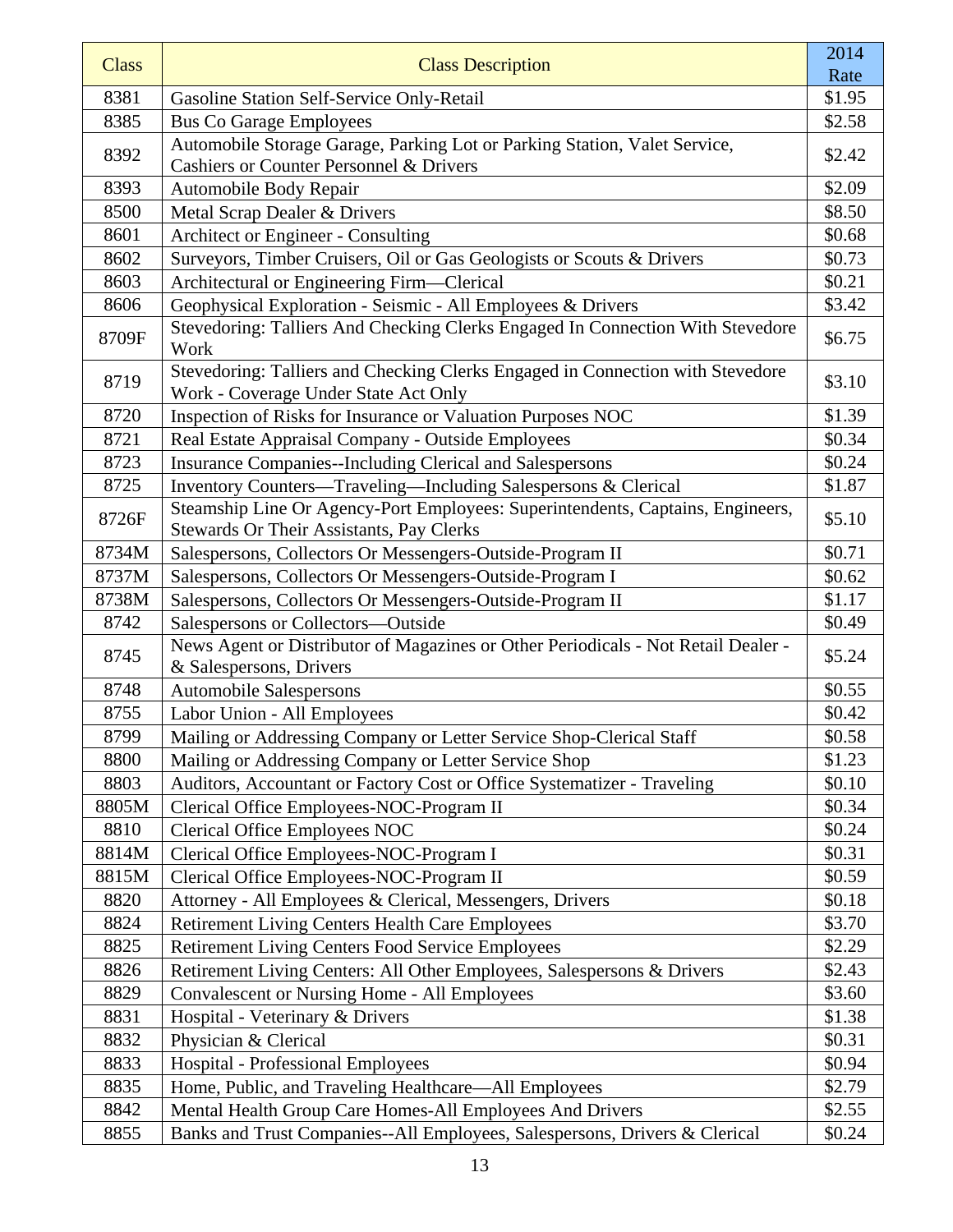| <b>Class</b> | <b>Class Description</b>                                                                                                                           | 2014    |
|--------------|----------------------------------------------------------------------------------------------------------------------------------------------------|---------|
|              |                                                                                                                                                    | Rate    |
| 8856         | Check Cashing Establishments--All Employees, Salespersons, Drivers & Clerical                                                                      | \$0.24  |
| 8864         | Social Services Organization-All Employees, Salespersons and Drivers                                                                               | \$2.69  |
| 8868         | College: Professional Employees & Clerical                                                                                                         | \$0.36  |
| 8869         | Child Day Care Center - Professional Employees and Clerical, Salespersons                                                                          | \$1.25  |
| 8871         | <b>Clerical Telecommuter Employees</b>                                                                                                             | \$0.16  |
| 8901         | Telephone or Telegraph Co Office or Exchange Employees & Clerical                                                                                  | \$0.19  |
| 9012         | Buildings - Operation by Owner, Lessee or Real Estate Management Firm:<br>Professional Employees, Property Managers and Leasing Agents & Clerical, | \$1.10  |
|              | Salespersons                                                                                                                                       |         |
| 9014         | Building Operation by Contractors & Drivers                                                                                                        | \$2.58  |
| 9015         | Buildings - Operation by Owner or Lessee or Real Estate Management Firm: All<br><b>Other Employees</b>                                             | \$3.24  |
| 9016         | Amusement Park or Exhibition Operation & Drivers                                                                                                   | \$2.38  |
| 9019         | Bridge or Vehicular Tunnel Operation & Drivers                                                                                                     | \$2.00  |
| 9033         | Housing Authority & Clerical, Salespersons, Drivers                                                                                                | \$2.42  |
| 9040         | Hospital: All Other Employees                                                                                                                      | \$5.55  |
| 9044         | Casino Gambling - Hotel all Employees & Clerical, Salespersons, Drivers                                                                            | \$1.61  |
| 9052         | Hotel: All Other Employees & Salespersons, Drivers                                                                                                 | \$2.08  |
| 9058         | <b>Hotel Restaurant Employees</b>                                                                                                                  | \$2.19  |
| 9060         | Club - Country, Golf, Fishing or Yacht - & Clerical                                                                                                | \$1.44  |
| 9061         | Club NOC & Clerical                                                                                                                                | \$1.09  |
| 9062         | Casino Gambling: All Employees & Clerical, Salespersons, Drivers                                                                                   | \$1.18  |
| 9063         | YMCA, YWCA, YMHA or YWHA, Institution - All Employees & Clerical                                                                                   | \$1.07  |
| 9077F        | United States Armed Service Risk—All Employees & Drivers                                                                                           | \$3.81  |
| 9082         | <b>Restaurant NOC</b>                                                                                                                              | \$1.14  |
| 9083         | <b>Restaurant: Fast Food</b>                                                                                                                       | \$1.28  |
| 9084         | Bar, Discotheque, Lounge, Nightclub or Tavern                                                                                                      | \$1.27  |
| 9088a        | Rocket Or Missile Testing Or Launching & Drivers                                                                                                   | a       |
| 9089         | <b>Billiard Hall</b>                                                                                                                               | \$1.09  |
| 9093         | <b>Bowling Lane</b>                                                                                                                                | \$1.28  |
| 9101         | College: All Other employees                                                                                                                       | \$4.64  |
| 9102         | Park, NOC - All Employees & Drivers                                                                                                                | \$4.75  |
| 9154         | Theater NOC: All Other Employees                                                                                                                   | \$1.38  |
| 9156         | Theater NOC: Players, Entertainers or Musicians                                                                                                    | \$1.93  |
| 9170         | Buildings-Operation by Contractors-Includes window cleaning above one story                                                                        | \$4.98  |
| 9178         | Athletic Sports or Park: Non-contact Sports                                                                                                        | \$4.17  |
| 9179         | Athletic Sports or Park: Contact Sports                                                                                                            | \$15.88 |
| 9180         | Amusement Device Operation NOC - Not Traveling - & Drivers                                                                                         | \$6.31  |
| 9182         | Athletic Sports or Park: Operations & Drivers                                                                                                      | \$2.42  |
| 9186         | Carnival, Circus or Amusement Device Operator - Traveling - All Employees &<br>Drivers                                                             | \$13.87 |
| 9220         | Cemetery Operation & Drivers                                                                                                                       | \$4.70  |
| 9402         | <b>Street Cleaning &amp; Drivers</b>                                                                                                               | \$5.55  |
| 9403         | Garbage, Ashes or Refuse Collection & Drivers                                                                                                      | \$8.92  |
| 9410         | Municipal, Township, County or State Employee NOC                                                                                                  | \$3.58  |